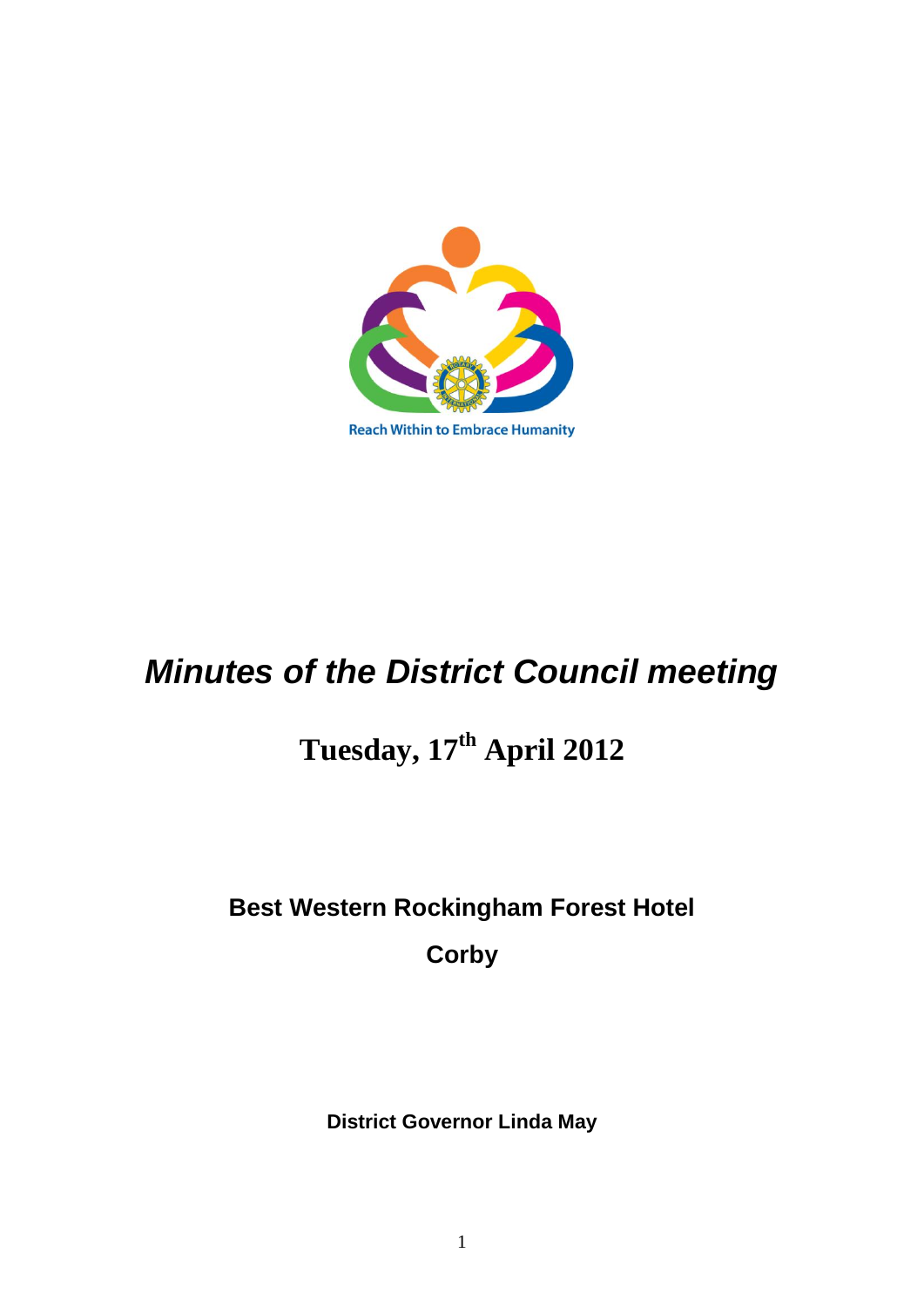# **District Council Meeting, Tuesday 17th April 2012**

District Governor Linda May chaired the meeting which was held at the Best Western Rockingham Forest Hotel on Tuesday,  $17<sup>th</sup>$  April 2012 commencing at 7.30 p.m.

There were 124 Rotarians present from 63 Clubs. (Area A 9; B 11; C 7; D 12; E 9; F 8 & G 7 Clubs represented).

# **C. 11/12. 50 Welcome and Apologies:**

District Governor Linda welcomed all who were present, in particular the PDGs and Simon Turner (acting Rotaract Chairman); all named were invited to stand and be recognised.

Apologies were received from:

**PDGs:** Ron Watson, Dan Connan, John Butcher, Ken McKellar, Eric Cobley, Martin Bridge & Neville Hackett

**Officers**: Geoff Blurton (AG Area E), Tim Tucker (AG Area G), Janet Sinclair (New Generations – Rotaract) **Clubs**: Ashby Castle, Boston, Boston St. Botolph, Corby, Hinckley, Kempston, Kimbolton Castle, Peterborough, Stamford, Stamford Burghley, Stamford St Martin's

**Individuals**: Presidents - Malkiat Khinda, Margaret Dooley, Phil Norton, Malcolm Mann, Gerry Colyer Secretary's – Sue Roberts, Sue Fidler, Joyce Boddey: Rotarians – John Cartwright, Graham Scorthorne

## **C. 11/12. 51 Act of Remembrance:**

District Governor Linda named the following Rotarians known to have passed to higher service since the previous Council meeting.

Rev Stan Condon (Thrapston & Raunds), John Homan (Kempston), Frank Plummer (Towcester) She also paid respects to Jill Idell, wife of John Idell and long time supporter of D1070. All present stood as a formal act of remembrance.

# **C.11/12. 52 Minutes of the Previous Meeting:**

PDG Richard Hyde proposed the minutes of the Council meeting held on Monday,  $23^{rd}$  January 2011 should be agreed as a true record. Seconded by PDG Roger May and unanimously approved.

The minutes were signed by District Governor Linda.

# **C. 11/12. 53 Matters Arising:**

There were no matters arising.

# **C. 11/12. 54 District Governor's Report:**

District Governor Linda had attended many Charters since January, with quite a few Clubs celebrating significant dates. She thanked Clubs for their hospitality to both her and her drivers, also thanking husband PDG Roger May for his support.

She had enjoyed the finals of many Youth events in D1070 witnessing some excellent performances and achievements. She gave a big thank you to the New Generations team, under the leadership of Mary Whitehead, for all their hard work.

The new Rotaract Club of Leicester will be chartered on  $9<sup>th</sup>$  June, further details from Gemma Kiddy, RC of Leicester Novus. District Governor Linda was also pleased to announce that the provisional Club of Kettering Tresham will charter on 30<sup>th</sup> June and look forward to starting the new Rotary Year as a fully fledged Rotary Club. She congratulated President Andrea and thanked all those involved.

#### **RIBI Conference**

District Governor Linda reported on events taking place at the Business Meeting at the RIBI Conference last Saturday. Electronic voting was trialled but failed since the system could not cope with the numbers voting.

Proposed changes to the RIBI Board and DG Forum were approved following minor amendments.

Provision for a review in 3 years time was added to the  $4<sup>th</sup>$  Resolution.

The  $5<sup>th</sup>$  to  $13<sup>th</sup>$  Resolutions all went through without any problem.

The  $14<sup>th</sup>$  Resolution included a quorum when online voting was used. RC of Holbeach was successful in proposing that the quorum for the vote be raised from 25% to 50%. Their other propositions were then withdrawn.

A proposition from RC of Wollaton to prevent past RIBI Presidents from chairing an RIBI Committee was defeated and their next similar motion withdrawn.

There was plenty of interesting debate and the meeting transmitted online.

The Sunday morning of Conference featured award presentations.

- RC of Grantham won a PR Award for their Global Swimarathon
- District 1070 was awarded the Best Performing District in Youth Exchange

District Governor Linda presented the Youth Exchange award to Colin Yarwood (Peterborough Ortons).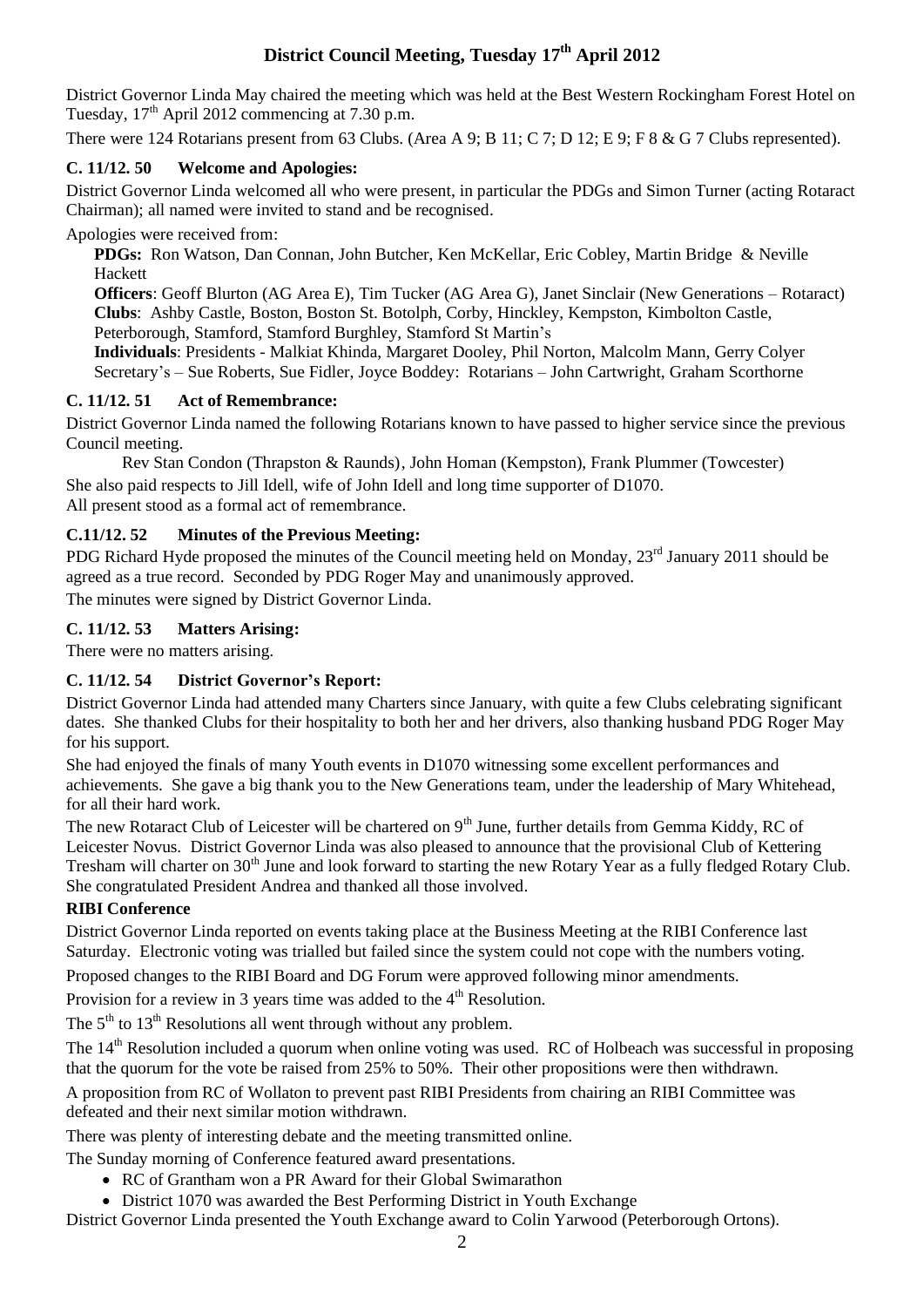Changemaker Awards had arrived the previous day from Evanston. "President Kalyan designed these awards to encourage Clubs to both achieve a balance and improve effectiveness in each Avenue of Service, while creating positive and significant changes worldwide".

District Governor Linda presented the awards to Presidents, or representatives of Clubs.

Clubs qualifying for Changemaker Awards are: Grantham, Grantham Kesteven, Hinckley, Hinckley Ambion, Leicester de Montfort, Leicester Novus and Oadby.

The RI Presidential Citation Certificates are not expected to arrive until after the RI Convention.

#### **District Governor Linda announced that, due to other commitments in the District, she will be unable to attend the RI Convention this time. She asked if anyone planning to attend Convention could contact District Secretary Barry to arrange to take the votes from Clubs on her behalf**.

# **C. 11/12. 55 District Secretary's Report:**

#### **Databases**

A few Club Secretaries had yet to enter details of Club Officers on the District Database. However, since sending a reminder to Club Secretaries a week ago, for 2012/13, only 4 Presidents, 4 Secretaries and 5 Treasurers are missing. He congratulated those Club Secretaries who had entered the data and acknowledged the frustration of having to enter the information 3 times: RI Global Database, District Database and District Directory. With regard to **RI Global Database** - RIBI contacted him yesterday to advise that the details of 16 Club Presidents and 15 Club Secretaries are still not entered!

He has sent an email to all Club Secretaries asking them to complete their entries.

#### **Governance**

District Secretary Barry stressed the need for Clubs to run their affairs correctly. Legally, compliance is essential and RIBI insurers may not indemnify if rules are not adhered to. One particular point was emphasised: in order to change **meeting times** Clubs need approval from District Governor Linda and the General Council. He emphasised that the District Team were in Office to advise clubs.

#### **Council on Legislation**

Provisional dates for CoL are  $21<sup>st</sup>$  to  $26<sup>th</sup>$  April 2013.

RI has received 376 items of proposed legislation. As a result of some of the decisions at the RIBI conference, proposed items of legislation from RIBI will be included, although they will need to seek some amendments.

#### **RIBI Conference – Business Session**

District Secretary Barry congratulated RC Holbeach for their tenacity and in particular Colin Scott, who has been like a terrier. The Club got proxy voting through COL in 2010.

He reminded delegates that last year we got somewhat of a "bloody nose" at the RIBI business session at Dublin. However, that started many Clubs in RIBI thinking about fair representation of voting at an RIBI Conference. Following contact and meetings with RIBI, it has been agreed that on line voting will be part of future business sessions at RIBI conferences, and with a more realistic proportion of delegates to form a quorum.

Holbeach and Colin – well done. They have proven what can be done from Club level in influencing RIBI policy!

Colin Scott (Holbeach) said he would take these comments back to his Club. He thanked District Governor Linda for persuading General Council, PDG Richard Hyde for his representation at CoL, PDG Iain Vernon for seconding the motion at the RIBI Conference, the whole of D1070 for their support and especially District Secretary Barry for his help, support, encouragement, advice and direction. A great team effort.

# **District Assembly – 12th May 2012**

- Replies to Registration Officer PDG Dick Parsley by the  $1<sup>st</sup>$  May
- Registration including lunch and coffee during the day £17.50
- Registration without lunch, but including coffee (on arrival and mid morning) £5
- Registrations after the  $1<sup>st</sup>$  May attract a surcharge of £2.50

#### **District Handover**

Details have been sent out that day by email to all Clubs, District Officers and PDG's

#### **District Directory 2012-13**

Details of Club entries have been sent to all Clubs. District Secretary Barry reminded Club Secretaries that final versions must be sent direct to the printers and the dates had been advised for submission and alterations.

#### **Election for District Governor 2015/16**

Requests for nominations have been sent to all Clubs and District Officers that day by email, requesting nominations and CV's to be return to District Secretary Barry by the  $20^{th}$  June 2012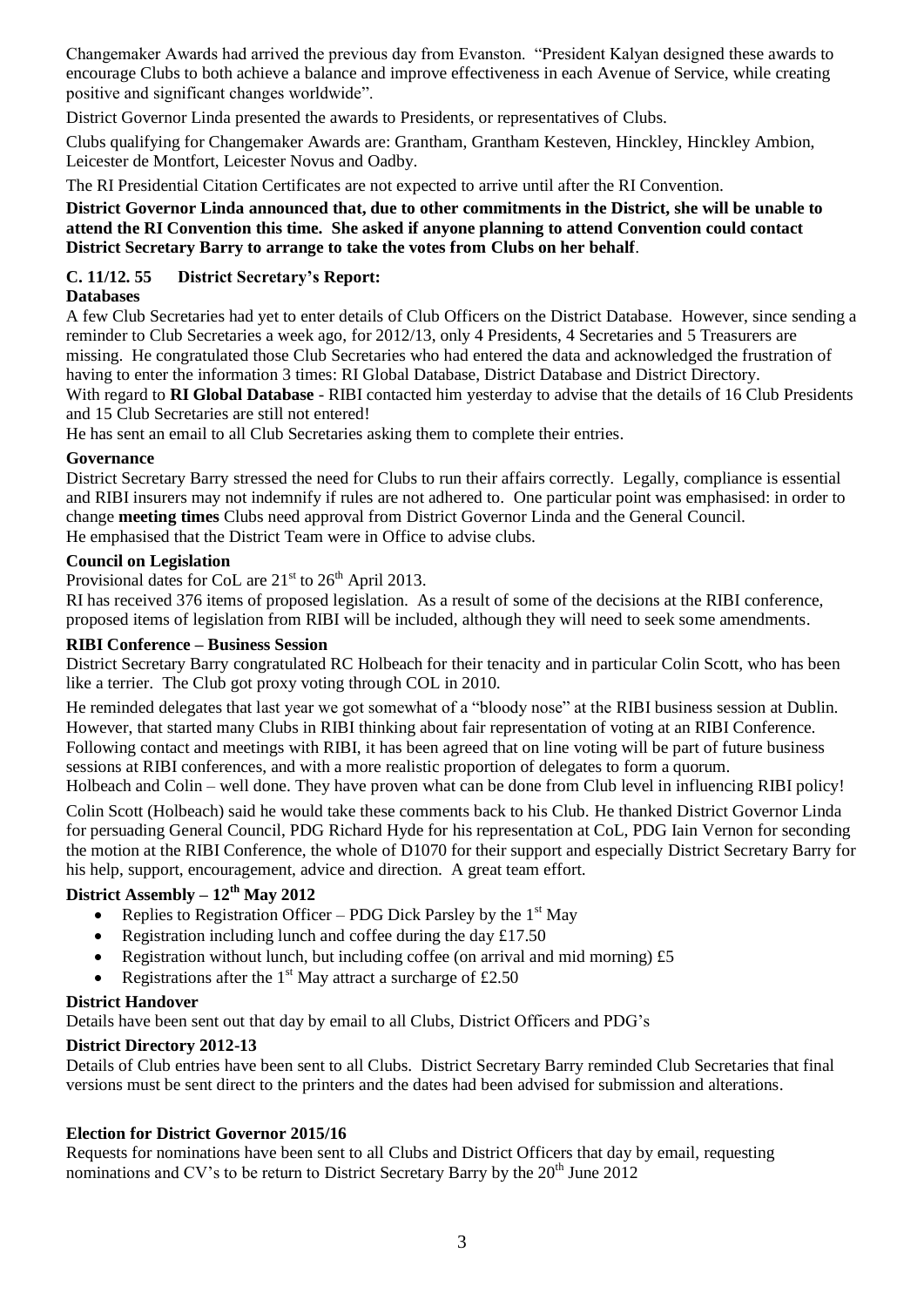# **District Standing Orders**

These were last revised following the District Council meeting in April 2011. Since then there have been several amendments passed by this District Council (Conference budgeting, District Directories) and it is intended to bring Standing Orders up to date to reflect these decisions at the July 2012 District Council meeting.

Copies of the proposed revisions will be sent to all Clubs in good time for that meeting.

Any comments - please contact District Secretary Barry as soon as possible (not to change any previously agreed procedure, as that would require a proposal to another District Council meeting, but on any grammatical corrections etc)

#### **Protection**

Protection Officer David Brown said he will be at District Assembly and offered to visit any session.

#### **Health & Safety**

H&S Officer John Steedman will issue a set of simple guidelines at District Assembly.

He urged Clubs to continue their efforts with H&S but reiterated he will not issue standard risk assessments as each event is unique. He stressed there is no substitute for common sense.

#### **Correspondence**

District Secretary Barry has received a letter from the Torquay conference authority inviting the District to consider their venue for the future, reminding us that most of their facilities are provided free of charge. This will be passed to the Conference Committee.

#### **Change of Club Details**

#### **Rotary club of Leicester De Montfort**

Wef  $18<sup>th</sup>$  April 2012 - New meeting venue: Encore Hotel on Charles Street. Leicester

#### **C. 11/12. 56 District Treasurer's Report:**

# **Adoption of the Examined Accounts for the year ended 30th June 2011**

District Secretary Barry stated that he had written to all Clubs on  $8<sup>th</sup>$  April stating that submission and examination of the accounts had not been finalised, so unfortunately this item has had to be withdrawn again.

This item will be held over until the July Council meeting. He apologised for the delay.

# **Accounts for the year to date up to 31st March 2012**

The District Treasurer commented that high spending months are approaching with activities coming to fruition. RYLA deposits have been paid. Bills for DOTS and PETS received.

He has received a number of queries regarding capitation fees and requested these be put in the minutes for reference.

- **District Capitation £31 per capita (as voted for at the January District Council meeting)**
- **RIBI subs £46 + £2.75 for marketing (3rd year as voted for at a previous RIBI Conference)**

**C. 11/12. 57 Conference Committee 2011 –Examined Accounts for year ending 31st December 2011** District Governor Linda confirmed that conference accounts run from January to December (not the Rotary year). A subvention of £5,000 has been received resulting in a surplus of £6,500, credit to those who did the work.

## **PDG Andrew Cowling proposed the Conference Accounts for the year ending 31st December 2011 be adopted and approved. Seconded by PDG Roger May and unanimously approved.**

#### **C. 11/12. 58 Assistant Governors' Reports**:

AG reports had been circulated prior to the meeting.

Each AG was asked if they wished to update their reports, with the exception of Area D & F, all who were in attendance didn't have any updates or comments.

Area D

Terry Gooding congratulated the 5 Clubs in Area D receiving Changemaker Awards. He thanked all Clubs for their friendship and helpfulness during his 3 years in office. He has enjoyed being Assistant Governor.

Area F

Peter Brearley (Area B) updated Item 4 in his report – RC Daventry now has a complete succession plan. Other Assistant Governors had nothing to add to their reports.

District Governor Linda thanked retiring AG's Geoff Richardson, Terry Gooding and Peter Brearley for their hard work during their 3 year terms of Office.

#### **C. 11/12. 59 Showcasing the work of the District Com Voc Committee**

Chairman Tony Robbs introduced his Com Voc team and led the showcase of their activities.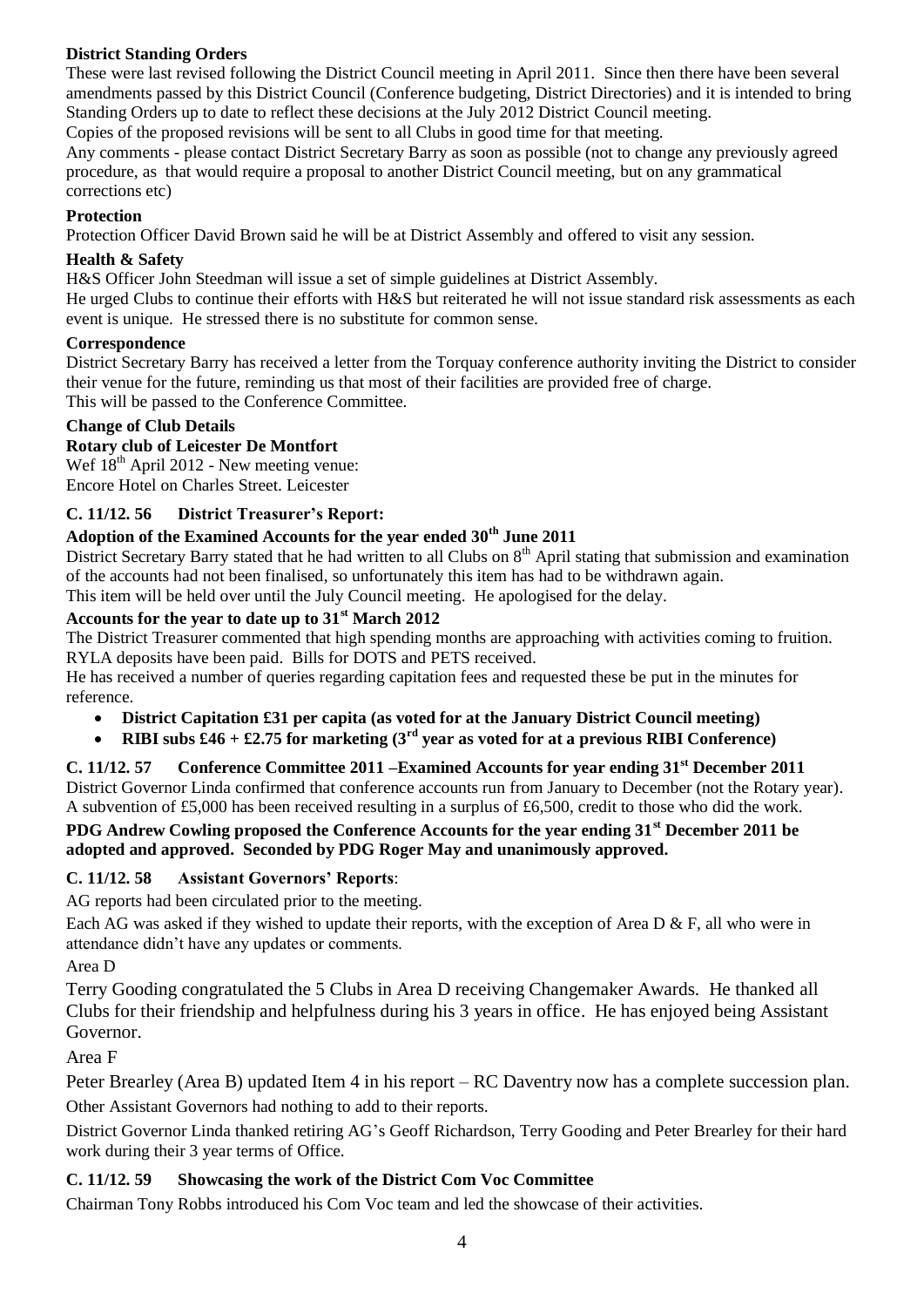Mark Winfield (Rushden) spoke enthusiastically about Calvert Trust and the incredible impact on attendees, a life changing experience for those with physical or mental challenges. 28 are going this year but the centre is expanding and will be able to take 35 in future. Mark offered to visit Clubs to speak about Calvert.

Kids Out - 48 Clubs have registered for this project giving massive enjoyment to children who get so little.

Bryan Swain (Huntingdon Cromwell) will lead this event next year.

Tony spoke of Sailability offering to visit any Club not currently involved.

In the absence of Derek Wright (Peterborough Ortons) he reminded Clubs participating in Stroke Awareness of the need to notify the Stroke Society, inform Derek of their activities (number of blood pressures taken etc.) and get publicity.

Graham Cooper (Soar Valley) presented the Excitement of Science, a much smaller initiative. It was cancelled last year but 4 secondary schools are involved this year and will go to the Royal Institution, doubts over next year.

Bob Parfitt (Wellingborough Hatton) spoke of his Spring Clean initiative – details are on Facebook and the RIBI website. He suggested using other local groups to help.

Bill Watson (Shepshed Charnwood) announced the results of the 3 competitions run by Com Voc. These awards recognise Club efforts, create publicity and give ideas for other Clubs to follow. There were some excellent entries with very close results especially in the competition for the Community Shield where only 2 marks separated the winner and runner-up. Winners are:

- Vocational (construction of a Santa Sleigh) RC Holbeach (retaining the award)
- Environment (recycling project) RC Holbeach
- Community Shield RC Oundle (Heart Start Emergency cover waiting for ambulances in remote areas)

District Governor Linda congratulated the winners, presented the trophies and thanked the Com Voc team for their presentation and hard work.

**C. 11/12. 60 Project Team Reports:** Project Team reports had been circulated prior to the meeting

#### **a) Community and Vocational:**

Tony Robbs – see above

#### **b) New Generations (Youth)**

Mary Whitehead appealed to Clubs to honour their RYLA commitment.

At Club Assemblies 42 stated they intended to support RYLA but only 30 have done so far. Some Clubs have no candidates while 3 candidates need sponsorship.

PDG Andrew Cowling said Clubs have been reminded by their AGs and he needs Yes/No as soon as possible.

She asked Clubs to get schools involved in the Young Designer for  $23<sup>rd</sup>$  June.

Mary promoted the Interact Rally  $(20<sup>th</sup> – 27<sup>th</sup>$  July) and stressed that any young person (12 years upwards) could attend. They do not need to be from a chartered Interact Club. Costs are £60 plus travel.

The Rotaract Challenge at District Conference in Southport raised £951.50 of which £475.75 will go to Polio Eradication and £475.75 to Calvert Trust.

Acting Rotaract Chairman Simon Turner presented the polio cheque to District Governor Linda for £475.75.. The remaining money will be presented by 6 Rotaractors at Calvert at the end of April.

District Governor Linda thanked Rotaract for their activities at Conference.

Mary thanked the New Generations team for their support and introduced Moira Bartlett (Leicester) who will lead next year. District Governor Linda congratulated Mary on a very successful 3 years.

#### **c) International (inc. RFE):**

Roger Neuberg has asked Club International Chairmen for details of International Projects to compile the usual Directory to be made available via the RIBI website.

Club International Returns should be sent to Roger by  $31<sup>st</sup>$  May.

## **Support Team Reports:**

Support Team reports had been circulated prior to the meeting.

#### **d) Communications (incl. District Editor, Web site, Marketing):**

Graham Walker informed delegates that The Peterborough Evening Telegraph and similar evening papers in Kettering and Northampton will cease publication and be replaced with online versions. The hardcopy Peterborough ET will be replaced with a large weekly paper to be distributed on Thursdays and we are assured that Rotary Corner will continue to feature in this. All RIBI PR awards went to electronic initiatives.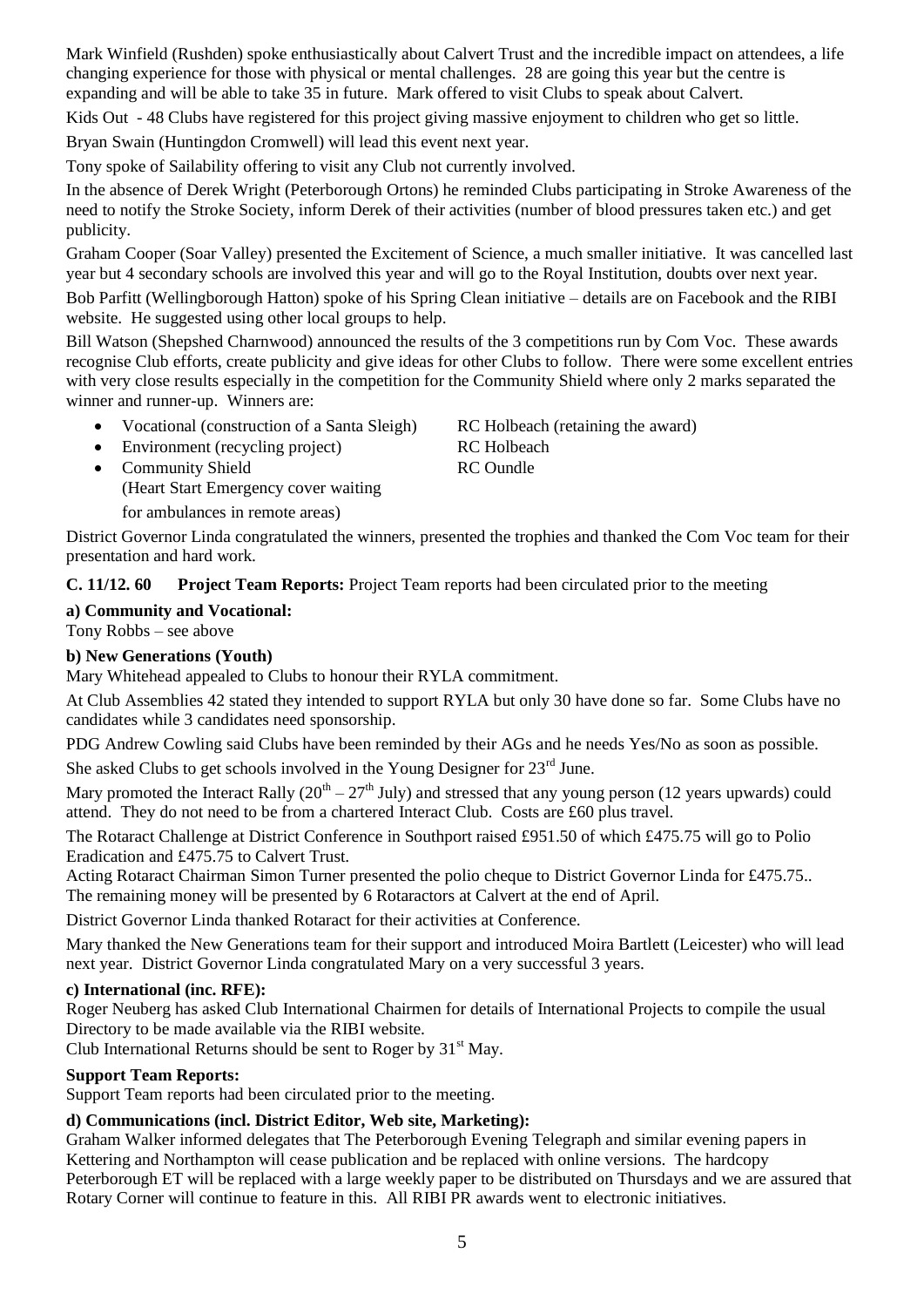The next edition of News & Events will feature entries for the 'Tomato Sauce' prize. Entries by 21<sup>st</sup> April. District Governor Linda thanked Graham for his hard work success publishing News & Events.

#### **e) Leadership, Development & Training:**

DGN(E) Ken Billington had nothing further to add to his written report.

#### **f) Membership (inc. Extension, Membership Development & Retention & Inter-Club Sports)**

David Morris reported a net gain of 46 members this Rotary year. He explained this may be flawed as only 2/3<sup>rd</sup> of Clubs supply information to Alan Faulkner.

He appealed to Secretaries to complete the monthly return.

David was delighted that, in difficult economic times over the 3 years of his chairmanship, D1070 had only seen 0.1% losses as compared with RIBI with 5% overall.

David thanked his committee and liaison AGs for their support over his tenure.

His new challenge will be to edit News & Events next year and he asked Clubs to send a representative to the Communications session at District Assembly.

An open forum will take place to exchange ideas on the content and format of the magazine.

District Governor Linda reiterated the need for accurate membership numbers. She has written 149 letters welcoming new members to Rotary. She thanked David for his excellent work, at both District and RIBI level, and his success with the development of new Clubs.

#### **Extension**

PDG Iain Vernon was delighted to announce that PDG Roger McDermott will lead the Extension Committee next year and will also have an RIBI role.

#### **g) Conference:**

**1. Telford 2012:** DGE Chris gave an update on Telford emphasising the format asked for by Rotarians: shorter travel, cheaper hotels and increased chance for fellowship. Friday night will feature `Best of British' with sausage and mash supper, Hadley male voice choir and the renowned local Jackfield Brass Band in a Proms Evening. There will be a cabaret atmosphere with optional fancy dress.

Speakers are featured on the D1070 website and will include Mark Cook from Hope and Homes along with Oggy, a young lad found in a cellar during the siege of Sarajevo and fantastic canine partners from Dogs for the Disabled.

The Sunday service will be replaced with a `Time for Reflection' featuring peace as seen by various faiths, followed by presentations by our VTT team and Michael Portillo representing DebRA.

Patrick Boylan (Leicester) expressed disappointment at the limited Saturday afternoon trips organised, believing they fail to showcase Ironbridge and all the area has to offer.

DG Chris stressed that a full description of all local attractions had been given in earlier literature and at Southport.

- **2. York 2013:** Conference Manager Neville Thompson said arrangements are in the early stages but DGN Margaret has a provisional list of speakers, details of which will be announced shortly.
- **3. Scarborough 2014:** Venue booked
- **4. 2015:** Provisional bookings have been made at Torquay, Southport, Lincoln and Eastbourne.

#### **C. 11/12. 61 Rotary Foundation**

John Dehnel had issued an email update featuring 2 pages listing details of District Grants awarded to Clubs. Grants have been given to 32 Clubs for 37 Projects,  $2/3^{rd}$  of which are for local activities. Grant allocation is now closed.

At PETS he appealed to Presidents to appoint a separate person for Foundation as grants can overarch all avenues of service. He urged this representative to attend the Foundation session at District Assembly where there will be breakout sessions and discussion groups.

John thanked Rotaract for their donation to Polio Eradication. He was pleased to announce that the small amount remaining from grants had been used to double up their Calvert Trust donation towards the purchase of a new hoist.

**C. 11/12. 62 District Roadshows –** nothing to add

#### **C. 11/12. 63 Date and venue for the next District Council meeting: Thursday, 5 th July 2012**

**Best Western Rockingham Forest Hotel, Corby. NN17 1AE Meeting to commence at 7.30 p.m.**